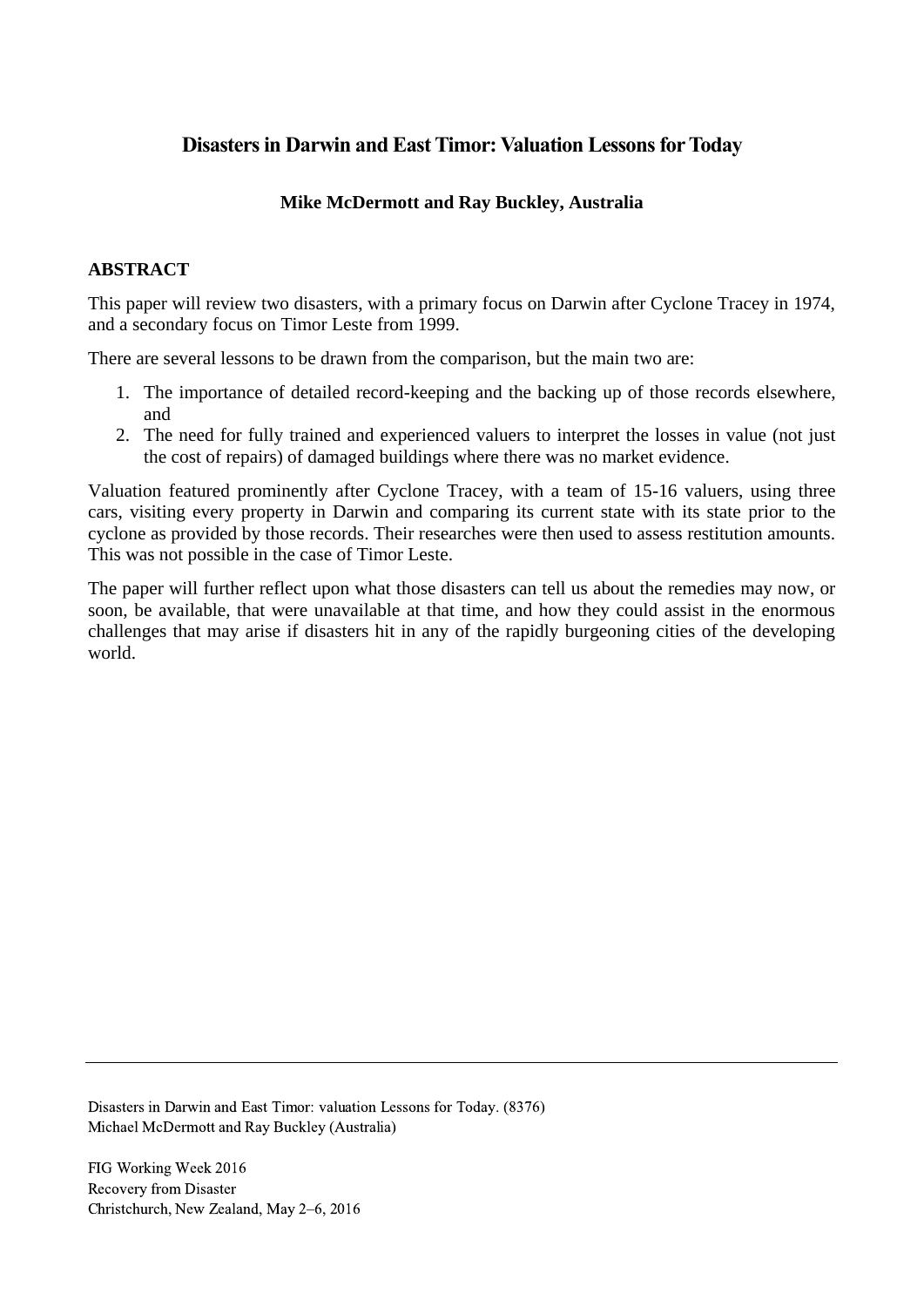## **Disasters in Darwin and East Timor: Valuation Lessons for Today**

### **Mike McDermott and Ray Buckley, Australia**

Darwin: Cyclone Tracy

Let's start with Darwin, and Cyclone Tracey. At the time, its population was around 47,000. It had been hit by major cyclones before, in January 1897 and March 1937. It had also suffered a lot of bombing raids by the Japanese in World War II. The fleet which attacked the Americans at Pearl Harbor went on to launch the largest single attack ever mounted by a foreign power on Australia on 19 February 1942.

So Darwin had been, literally, in the wars. However, while they killed more people the Japanese were unable to wreak the devastation to property that Tracy did:

"In the first week of January 1975 only about 500 houses were habitable out of a total of some 12,000" (Australia 1975 ).

The city had expanded rapidly after the war. Albeit remote (it is closer to Manila than it is to any other Australian capital city except Adelaide), it grew into a dynamic small city with a generally young population. As the majority of employment was provided by Public Service jobs, it also had a comparatively high level of education for the time. However, they were lulled into a false sense of security because Cyclone Selma impacted Darwin on 9th December even though it did not reach Darwin – 12 inches of rain fell in 12 hours – it didn't seem bad enough a prospect to spoil all the planned Christmas Eve parties. Consequently, many were at less than their most cogent when Tracy struck.

Journalist Bill Bunbury interviewed the residents of Darwin some time later and recorded the experiences of the survivors of the cyclone in his book Cyclone Tracy, Picking up the Pieces. Resident Dawn Lawrie, a 1971 independent candidate for the electorate of Nightcliff, told him:

"We'd had a cyclone warning only 10 days before Tracy [that another cyclone] was coming, it was coming, and it never came. So when we started hearing about Tracy we were all a little blasé. (Bunbury 1999, p. 20)

Another resident, Barbara Langkrens, said:

"And you started to almost think that it would never happen to Darwin even though we had cyclone warnings on the radio all the time ... most of the people who had lived here for quite some time didn't really believe the warnings. (Ibid, p. 21).

Several valuers had their own stories to tell. For example, when his house disintegrated one valuer and his wife jumped into their wardrobe and found themselves flying through the night. They landed with a thud, but not as hard as they thought it would be. When they emerged from their wardrobe the next day, they found they had landed on their mattress.

Disasters in Darwin and East Timor: valuation Lessons for Today. (8376) Michael McDermott and Ray Buckley (Australia)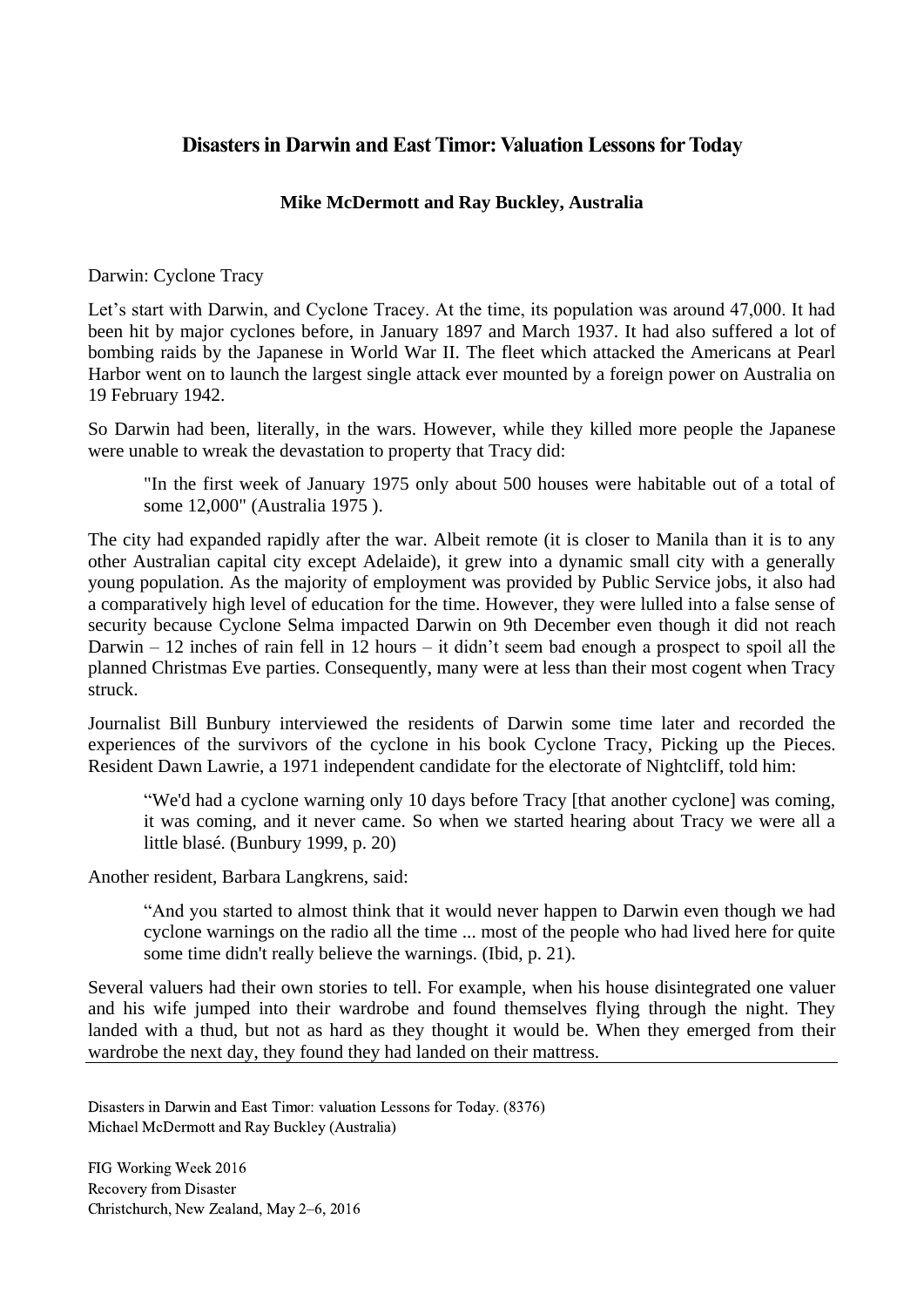On Christmas Day the Eye passed over every major residential area traversing the Northern Suburbs, the inner areas of Darwin, then the Industrial areas and Rural living areas. Tracy left more than 41,000 out of the 47,000 inhabitants of the city homeless prior to landfall and required the evacuation of over 30,000 people. Between 26 to 31 December, a total of 35,362 people were evacuated from Darwin. By 31 December, only 10,638 people (mostly men who were required to help clean up the city) remained in Darwin. Tracy killed 71 people, caused A\$837 million in damage (1974 dollars), or approximately A\$4.45 billion (2016 dollars). Once the dust was settled, it was found to have destroyed more than 70 percent of Darwin's buildings, including 80 percent of houses.

At one stage, the government was wondering whether to rebuild Darwin at all, or, if they did rebuild, to do so further inland,<sup>1</sup> but before the year was over the Darwin Reconstruction Commission had been formed.

The Role of the Valuer-General's Office

Before Tracey, the role of the Valuer General prior was to provide Valuation Services to the Commonwealth, value government houses for purchase, perform rental valuations, and provide general property advice as required to the Commonwealth (The Australian Government).

There were many new demands on the office afterwards. For example, Section 54 of the Darwin Reconstruction Act of 1975 stated:

54. (1) For the purposes of the determination of compensation under the Lands Acquisition Act 1955-1973 in respect of the acquisition, by compulsory process, of land in the Darwin Area during the prescribed period, the value of the land at the date of acquisition shall be deemed to be not less than the amount that would have been the value of the land on 23 December 1974, if the improvements on the land on the last- mentioned date had been the same as, and in the same condition as, the improvements on the land at the date of acquisition.

(2) Subject to sub-section (1), the regulations may provide for modifying the operation of the Lands Acquisition Act 1955-1973 in relation to the acquisition of land in the Darwin Area during the prescribed period.<sup>2</sup>

So the valuers had to provide similar services but now specifically to the situation including valuing all privately owned property (to assist in the assessment of promised Government rebates for uninsured losses). As well as section's 54 requirement for valuations to be as at 24th December, many had to be as inspected post cyclone to assess the difference.

The Process of these Valuations

<sup>2</sup> [http://www5.austlii.edu.au/au/legis/cth/num\\_act/dra1975264/](http://www5.austlii.edu.au/au/legis/cth/num_act/dra1975264/)

Disasters in Darwin and East Timor: valuation Lessons for Today. (8376) Michael McDermott and Ray Buckley (Australia)

 $\overline{\phantom{a}}$ <sup>1</sup> <http://guides.naa.gov.au/records-about-northern-territory/part1/chapter6/6.6.aspx>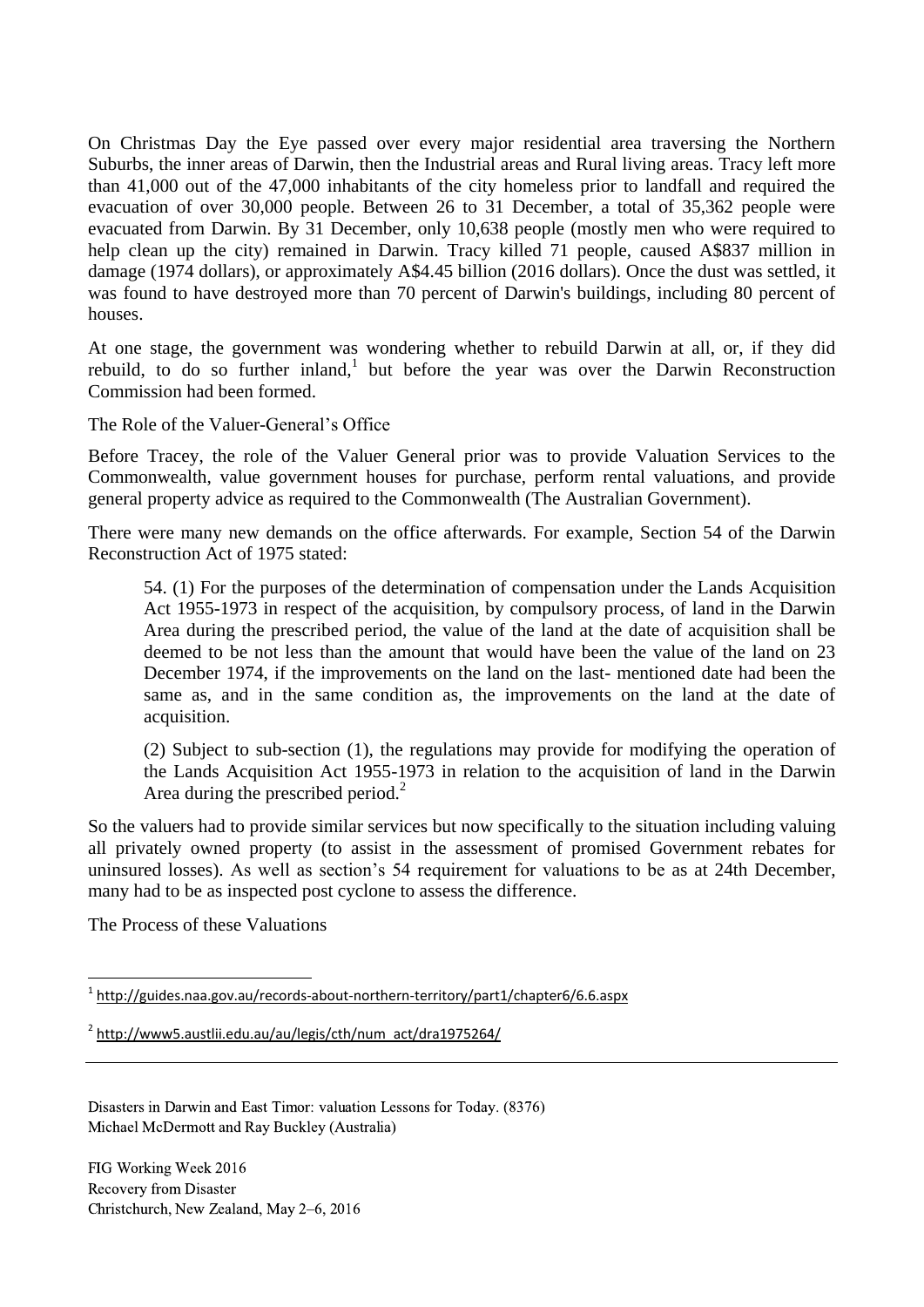Gerald Doody, a senior V-G valuer of the time, recently shared his memories of the V-G's processes at the time. An inspection team of 15-16 valuers was sent from Adelaide to Darwin in February 1975 to inspect all privately owned residential properties. Where possible measurements were made, photos taken and current condition generally noted and described.

Accommodation was only available on the *Patris*, a ship brought to Darwin to provide emergency assistance and provisions. Limited vehicles were available which required valuers to be dropped off with inspections carried out on foot in most suburbs.

Actions taken after Cyclone Tracy by the Reconstruction Commission

Armed forces were inserted into Darwin area for instant relief and assistance with the clean-up. There was a great deal of clearing of badly damaged and un-occupied houses.

A survey of all residential property rated each property as follows:

100% damaged, 75% damaged, 50% damaged, 25% damaged, "Write of <sup>13</sup>

Pre-Cyclone Disaster Planning

Despite previous extreme Cyclones having impacted Darwin, no provision had been made for significant protection of staff or records. There were no computers and all records were in paper form, with no backup copies available. Even projecting forward to computer and electronic records such was the extent of the Cyclone damage (e.g. loss of power and other infrastructure damage) that records remote to Darwin may have been required.

Cyclone Tracy: Lessons learned

l

Without doubt our most valuable source were the historical property records recovered from the office two weeks after Cyclone Tracy. The loss and unavailability of the local valuers suggests that remote resourcing is also needed to be considered in any disaster planning. It is clear that both hard and soft copies<sup>4</sup> of all tenure, valuation, survey and other property-related information should be kept for data recovery in case of disasters.

Disasters in Darwin and East Timor: valuation Lessons for Today. (8376) Michael McDermott and Ray Buckley (Australia)

<sup>&</sup>lt;sup>3</sup> Note that this work was done by untrained staff.

 $4$  While major electromagnetic pulses (EMPs) are extremely rare in nature, they do occur, and EMPs are now weaponised and could be one of the first weapons used in future major conflicts [\(http://www.digitaltrends.com/cool](http://www.digitaltrends.com/cool-tech/us-air-force-confirms-boeings-electromagnetic-pulse-weapon/)[tech/us-air-force-confirms-boeings-electromagnetic-pulse-weapon/\)](http://www.digitaltrends.com/cool-tech/us-air-force-confirms-boeings-electromagnetic-pulse-weapon/).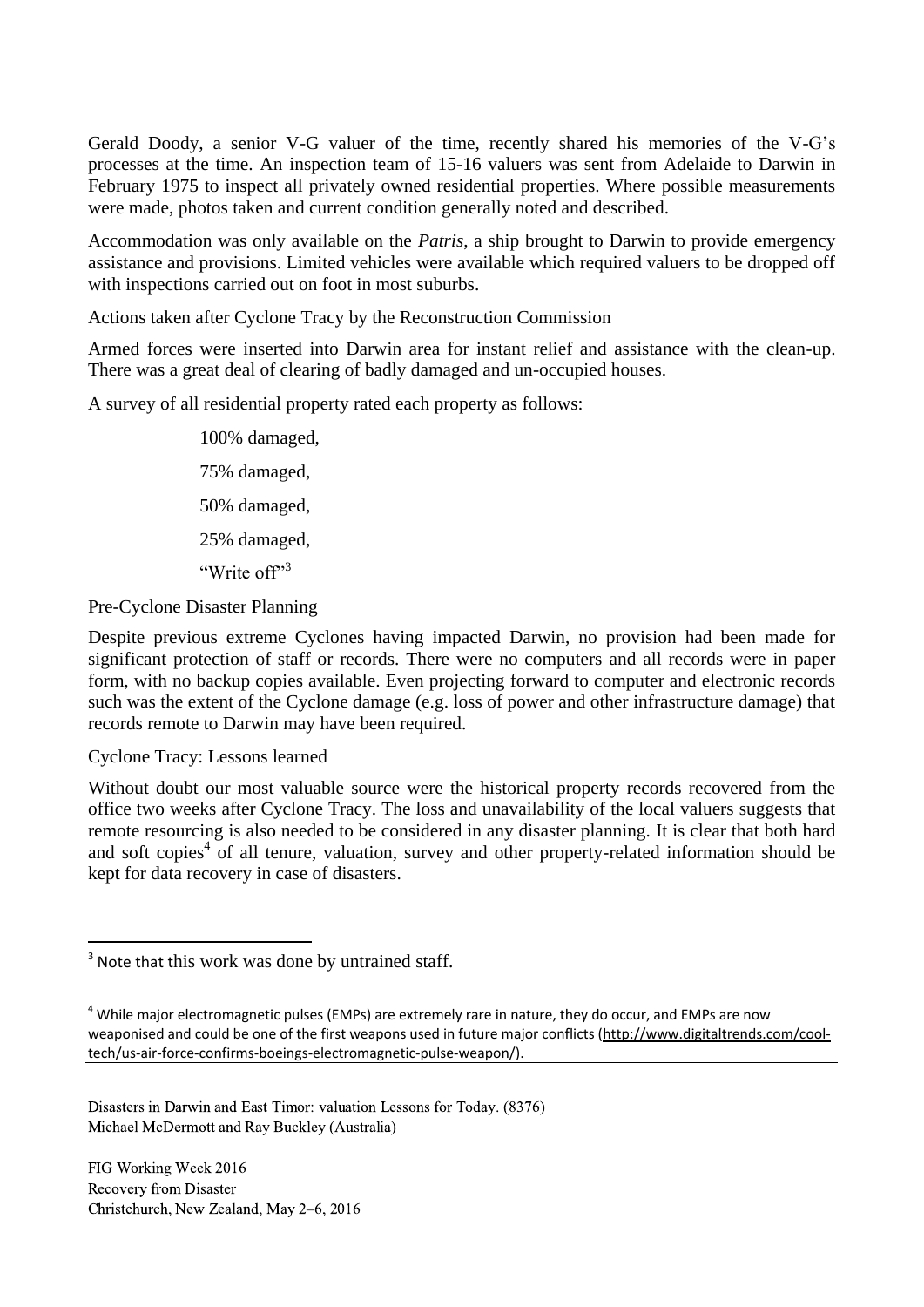Prior to Cyclone Tracy there was a change to individual property files incorporating land details, building plans, detailed descriptions, photographs and records of previous work carried out by the VG office. These records were packed up on 9th January 1975 and removed to Adelaide for the VG office to carry out the required work.<sup>5</sup> They became an invaluable asset for later tasks. The remote location of Darwin to other City Centres around Australia combined with the damage to existing facilities resulted in a complete break-down of communications, and the requirements of valuers and other property professionals need to be enfolded into disaster response policies and plans. Restitution and compensation is not a necessarily a matter that can be dealt with later than the obvious fundamentals for survival.

Due to the total level of disaster and evacuation, existing staff were not available for any immediate duties with some residual loss of availability due to emotional stress. In this regard, on a personal note Mike McDermott's sister's family was shattered in the cyclone, including their 8 year old daughter dying on Christmas morning. The family never completely recovered. It must be remembered that similar long-term effects, including put not limited to PTSD in individuals,  $6$  will occur in all societies effected by disasters, and can have long term consequences in many domains and scales.

### Timor Leste

 $\overline{a}$ 

A long and sad history of occupation and acts of riot, war, and civil disturbance have effectively resulted in Timor Leste having almost no formal property market infrastructure and a host of land disputes (Fitzpatrick 2002). As Almeida (2015) points out, the land valuation profession is practically non-existent in Timor Leste, 7 and "the country lacks the legal mechanisms to ensure that the land rights and life conditions of the people affected by these projects are not diminished" including within the context of compensation for the acquisitions of lands required to effect Timor-Leste's pressing infrastructure requirements.

There was a valuer brought to Timor-Leste to attempt to address the several problems resulting from this series of disasters. Now Timor-Leste's independent:

"There are competing claims over land, with original owners arguing they never sold their land and any later purchases are invalid. The few land records that survived the postreferendum devastation in 1999 tend to be overlapping or contestable Portuguese and Indonesian titles. It's a daunting task ahead of him but John Leigh, a former Melbourne land valuer and property law lecturer, is helping to rebuild the country's entire land titles system ... John Leigh admits he was unprepared for the extent of the devastation when he arrived in

Disasters in Darwin and East Timor: valuation Lessons for Today. (8376) Michael McDermott and Ray Buckley (Australia)

<sup>&</sup>lt;sup>5</sup> The NT office was always partly managed from Adelaide.

 $6$  Which addresses psychological damage but not the myriad of social, health, environmental and other effects. For example, asbestos and other detritus is widespread on some of Darwin's beaches and other areas which were used to dispose of the ruined buildings (for example, see

[http://parksandwildlife.nt.gov.au/\\_\\_data/assets/pdf\\_file/0010/357355/CCR-draft-Mgt-Plan\\_public-comment.pdf\)](http://parksandwildlife.nt.gov.au/__data/assets/pdf_file/0010/357355/CCR-draft-Mgt-Plan_public-comment.pdf). 7 There was a valuer brought to Timor-Leste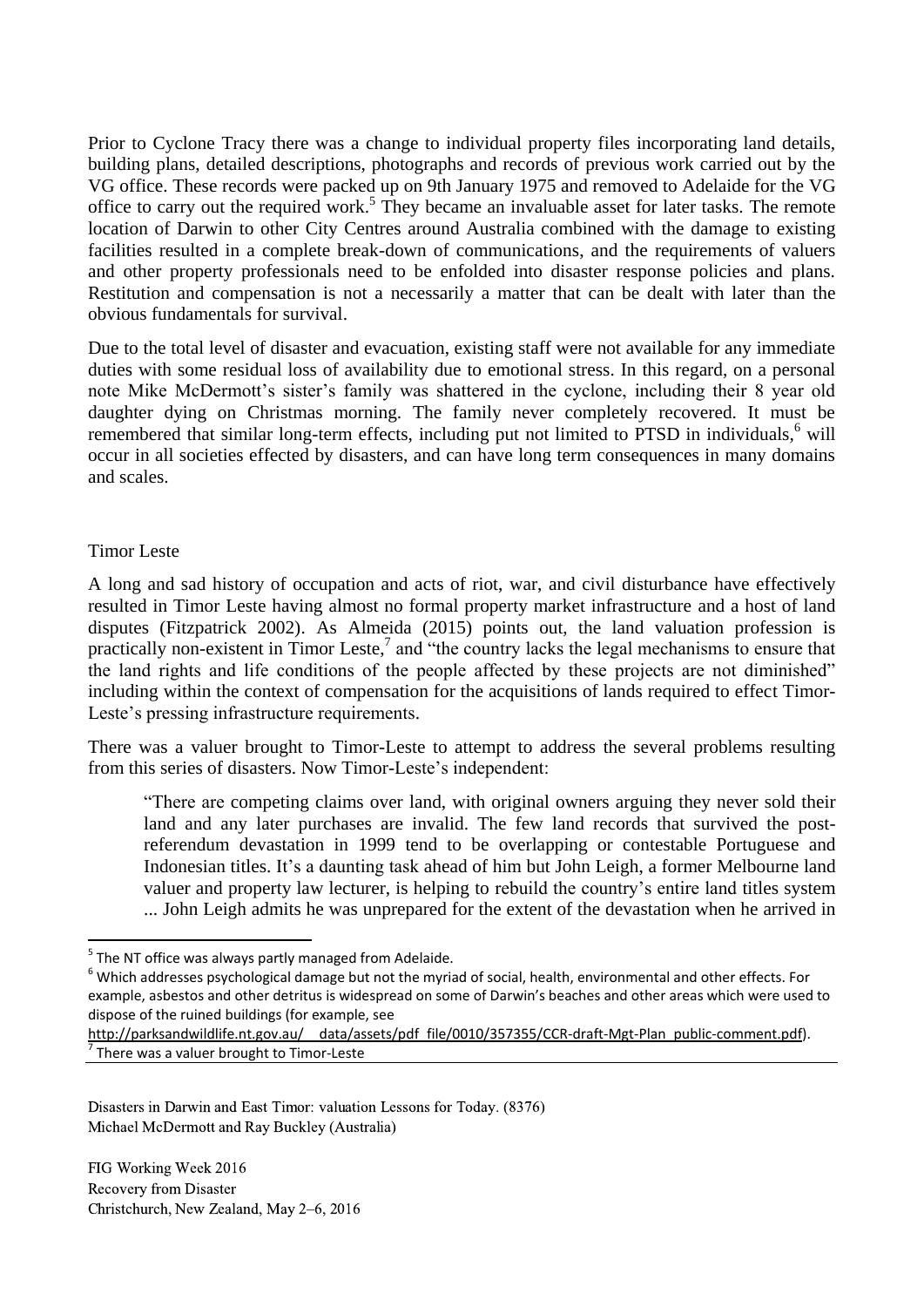Dili in December 2002. 'We found every piece of information gone. There were no civic records left at all – no land titles, no town planning, no maps showing the layout of water and power supplies  $\dots$  all destroyed.<sup>8</sup>,

Sadly, John Leigh has since died, and despite the best efforts of many highly motivated and skilled persons, both local and international, matters have little improved since. When Mike McDermott went there on a consultancy several years ago, the rental values John Leigh had set many years before then were still being used, including in completely inappropriate contexts. But what else can be done? This is a question that Mike has addressed in many consultancies in many countries since. In the context of Cyclone Tracy, Gerald Doody and others have stressed the fundamental need for retention of base data, but if it is destroyed, or was never there in the first place, what is to be done?

This is the catch-22 of valuation in the developing world: To develop, the developing world needs properly functioning property markets. To have properly functioning property markets, you need to develop (McDermott 2012). Mike has looked at addressing matters at the immediate time scale by importing more general attempts at resolving wicked problems (McDermott 2014; Brown, Harris and Russell 2010). Rod Nixon has examined the larger-scale and longer term issues there, generalising lessons from there to the "new subsistence state" (Nixon 2013).

Consequently, it is the catch-22 of monetary valuations in the context of disaster relief: to provide transparent and accountable valuations, the developing world needs properly functioning property markets. To have properly functioning property markets, you need to develop.

These are matters under consideration in this conference. Your contributions are most welcome.

#### References

 $\overline{\phantom{a}}$ 

Almeida, B. 2015. With or Without Interrnational Institutions? Land Acquisition for Infrastructure Projects in the Fragile Legal Framework of Timor-Leste. Linking Land Tenure and Use for Shared Prosperity. World Bank, Washington, D.C. 23-27 March, 2015.

Australia. Cities. Commission. 1975. Planning options for future Darwin: first report, 28 January 1975 / Cities Commission. Australian Govt. Publishing Service, Canberra. Available at [http://nla.gov.au/nla.cat-vn1229273.](http://nla.gov.au/nla.cat-vn1229273)

Brown, Harris and Russell 2010. *Tackling Wicked Problems through the Transdisciplinary Imagination.* London, Earthscan through Routledge.

Bunbury, B. 1994. Cyclone Tracy: Picking up the Pieces. Fremantle Arts Centre Press, Fremantle, Western Australia.

Coleman, Malcolm. R. 1976. "Forum – National Disasters: Darwin Cyclone." *The Valuer*, October 1976.

<sup>8</sup> [http://dfat.gov.au/about-us/publications/Documents/focus\\_spring03\\_13.pdf](http://dfat.gov.au/about-us/publications/Documents/focus_spring03_13.pdf)

Disasters in Darwin and East Timor: valuation Lessons for Today. (8376) Michael McDermott and Ray Buckley (Australia)